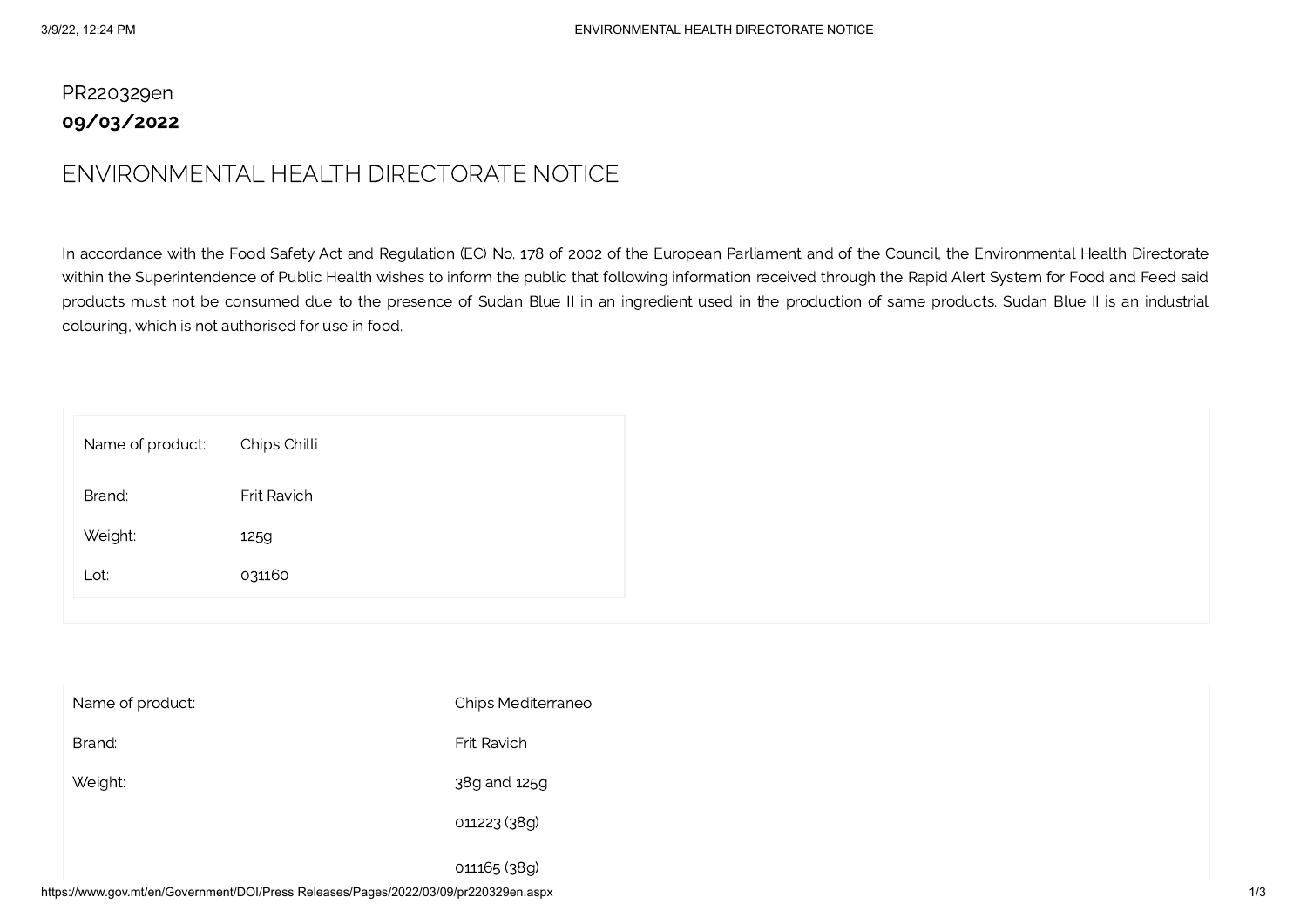|       | 011158 (38g)  |
|-------|---------------|
|       | 011138 (38g)  |
|       | 031223 (125g) |
| Lots: | 031228 (125g) |
|       | 031258 (125g) |
|       | 031288 (125g) |
|       | 021158 (125g) |
|       | 031138 (125g) |
|       |               |

For further information, the public is kindly requested to contact the Health Inspectorate Services between 8:00 a.m. and 2:30 p.m. on telephone number 21337333 or by email [mhi@gov.mt.](mailto:mhi@gov.mt) The public is also being invited to access the Directorate's Facebook page at [https://www.facebook.com/pages/Environmental-Health-](https://www.facebook.com/pages/Environmental-Health-Directorate-Malta/145027878928626?ref=hl)Directorate-Malta/145027878928626?ref=hl or our official website at for similar information. <https://deputyprimeminister.gov.mt/en/environmental/Pages/Home-Page.aspx>